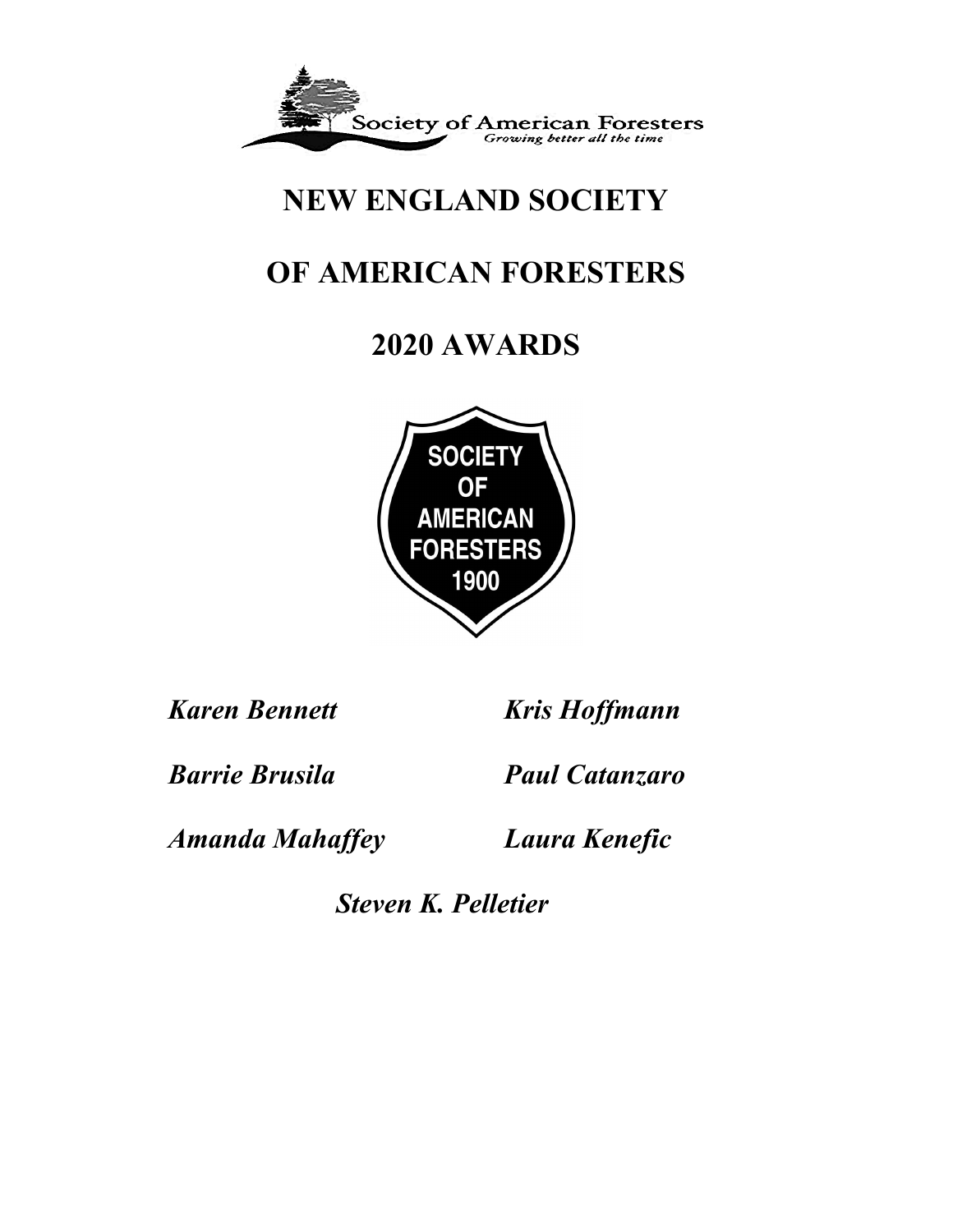## **Karen Bennett**

## *Distinguished Service Award*

*The Distinguished Service Award is the highest award given by the New England SAF, recognizing professional achievement in forestry, irrespective of age or tenure, by a New England SAF member.*

 The nomination letter stated that, "Karen has been the glue of for foresters in NH; her "What's Happening" newsletter has kept foresters across the state up on everything from job announcements, bug outbreaks, and upcoming workshops. This is but one of the outcomes from her position as the Extension Professor and Specialist, Forest Resources, UNH Cooperative Extension, since 1996 until her recent retirement."

 Her educational background includes a 1979 BS in Forestry, *magna cum laude,* from UNH, and a MS in Forestry from UNH in 1992. She has been a NH licensed forester (#4) since 1990 and is a SAF CF since 2002. Her SAF involvement includes the Granite State Division Executive Committee (EC) over the 1987-1990 period, and the NESAF EC from 1995-1997, and being a SAF member since 1984.

 In an endorsement, it was stated that, "Karen is online and linked in all of the time, updating web pages, computer lists, logging into bug reports, and keeping foresters in touch with each other through her email newsletter. Yet through all this planning, organizing, committee work, teaching, and leading; she still has been making time for personal chats over lunch or a glass of wine with foresters/friends who have a problem or were just wanting some advice."

 Her professional accomplishments include being the project manager and editor of the "Good Forestry for the Granite State: Recommended Voluntary Forest Management Practices for New Hampshire (2010); service on the NH Forest Advisory Board since 1996; a Board member of NH PLT for the 1996-2005 period; service on the NH Board of Licensure for Professional Foresters for the 1990-1999 period. She was recognized by the Granite State Division in 1992 as their Outstanding Forester, and again in 2011 with the NESAF Integrity in Conservation Award.

 In another endorsement, it is noted that, "Karen also works extremely well with the public and forest Industry to promote and maintain several important programs such as BMPs. She has been a constant and active participant in local and regional SAF activities."

#### **Distinguished Service Award Recipients**

| $1966 - Philip Coolidge$     | $1967$ – George Garratt      | 1968 – Gerald S. Wheeler    |
|------------------------------|------------------------------|-----------------------------|
| $1969$ – David M. Smith      | 1970 – Austin Wilkins        | $1971 - John Noyes$         |
| $1972 -$ Albert Nutting      | 1973 – Robert Dinneen        | 1974 – Arthur Heitman       |
| 1975 – Herschel Abbott       | $1976 - Morris$ Wing         | 1977 – Theodore Natti       |
| 1978 – James Wilkinson       | 1979 – Ernest Gould          | 1980 – Max McCormack, Jr.   |
| 1981 – Raymond Foulds        | 1982 – Howard Mason          | $1983$ – Philip Rich        |
| 1984 – Michael Sikora        | $1985 - Gibb$ Dodge          | $1986-$                     |
| 1987 – Clifford Swenson      | 1988 – Peter Hannah          | 1989 – Lester A. DeCoster   |
| $1990 - Robert B. Fiske$     | 1991 – Fred B. Knight        | $1992 - Thomas F. Quink$    |
| 1993 – David M. Smith (1969) | 1994 – Robert S. Bond        | 1995 - John E. Hibbard      |
| 1996 – Edgar P. Wyman        | 1997 – Lloyd C. Irland       | 1998 – William B. Leak      |
| $1999 - Richard F. Watt$     | $2000$ – George R. Stephens  | $2001 - Leo C$ . Laferriere |
| $2002 -$                     | 2003 – Ernest B. Harvey, III | $2004 - Jane Difley$        |
| $2005 -$ Hans Bergey         | $2006 - David B. Field$      | 2007 – Robert J. Berti      |
| $2008 -$                     | 2009 – Robert Lee Edmonds    | $2010 -$                    |
| $2011 - John A. O'Brien$     | $2012$ – George F. Frame     | $2013 -$ Joan Nichols       |
| 2014 – Kenneth M. Laustsen   | 2015 – Michael H. Dann       | $2016 - Philip$ Bryce       |
| $2017$ – Everett L. Towle    | 2018 – Ronald C. Lemin, Jr.  | $2019 - Si Balch$           |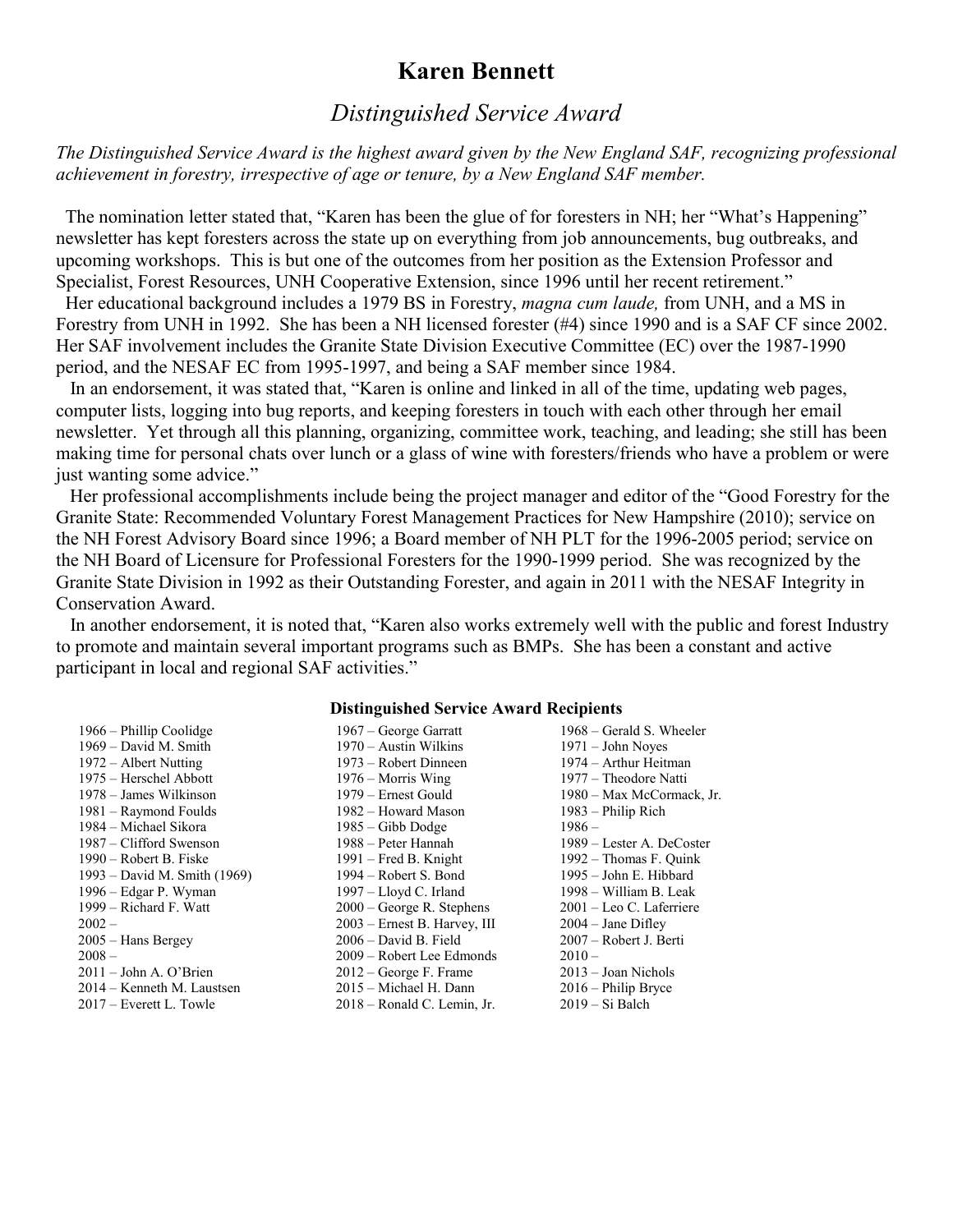## **Kris Hoffmann**

### *James W. Toumey Outstanding Service Award*

*The James W. Toumey Award is given for outstanding achievement in service to the New England Society of American Foresters. Toumey was one of the founding fathers of the New England Section in 1920, author of Seeding and Planting and Foundations of Silviculture, one of the first two regular staff members at the Yale School of Forestry. Henry S. Graves noted in a memoriam "Almost at once he took a prominent place in the forestry movement and throughout his career was in the foremost ranks of the leaders of the profession."*

 In the nomination letter it is noted that Kris's participation in SAF began in 2009 when she volunteered at the 2009 NESAF Meeting, due to a previous contact with Ken Laustsen at a MESAF exhibit at UME Portland. She has served on all levels with MESAF, from Member-at-Large (2011) to Chair (2016), and in between being the ME state representative to the NESAF EC for 2013-2014. Volunteerism is a strong point with Kris, she served as Facilities Chairs for the 2013 NESAF annual meeting and as General Chair for the 2017 meeting. Like me, Kris has a hard time saying no, but she also has a hard time taking no for an answer. These two traits combine to make her the ideal SAF volunteer. Kris also is involved with the North East Regional Council of Forest Engineering (NERCOFE) in planning and hosting their annual meetings. She has served as a conduit between SAF and NERCOFE, making sure that NERCOFE provides qualified educational CEU's for SAF foresters.

 Since 2007, she has been employed as a Forestland Steward with the Forest Society of Maine; following a MS Forest Management degree from UME in 2007, and a 1995 BS degree from Northland College. In between these degrees she served as a Peace Corp volunteer in the Philippines, a Park Ranger at Acadia National Park, and the Executive Director of the Pemaquid Watershed Association.

 In a letter of endorsement, "Having worked with Kris for more than 10 years, I have seen her "can do" attitude day in and day out in all phases of her life, work, and volunteer efforts. She just wants to help out! Taking on the role of General Chair for the 2017 meeting should not be understated - it can be relatively easy to keep hosting a meeting at the same venue each time, but moving to a new venue raises lots of potential pitfalls and Kris showed she was the right person with the right attitude to roll with the punches in order to get the job done in the service of NESAF. Her demeanor is the key to her success."

 In the other endorsement it is noted that, "Her leadership, enthusiasm, and willingness to step up when something needs to be done is outstanding. Kris's name has come up many times in talking with landowners, Maine Forest Service District Foresters, and organizations involved with conservation easements, as a very enthusiastic and knowledgeable Forestland Steward, explaining what her organization does to help protect and conserve forestland."

 Finally, "In Maine we are fortunate to have Kris to turn to as a volunteer, committee member, forest professional, and friend. Her can-do attitude makes our group as a whole better."

#### **James W. Toumey Award Recipients**

- 1989 James Wilkinson, Jr. 1990 Fred B. Knight 1991 A. Bradford Wyman<br>1992 1993 David B. Kittredge 1994 Max McCormack, Jr. 2016 – Susan Francher 2017 - 2018 – Carol Redelsheimer 2019 – Tim Fleury
- 1992 1993 David B. Kittredge 1994 Max McCormack, Jr. 1995 – Russell S. Reay 1996 – Gary F. Salmon 1997 – James B. Cullen 1998 – Joseph C. Mawson 1999 – Philip Bryce 2000 – 2001 – 2002 – Fred Borman III 2003 – Robert M. Ricard 2004 – Ingeborg V. Seaboyer 2005 – Kenneth M. Laustsen 2006 – 2007 – Raymond J. Toolan 2008 – Ronald C. Lemin, Jr. 2009 – George F. Frame 2010 – Lawrence Rousseau 2011 – Pete Howland 2012 – Janice Mulherin 2013 - 2014 – Harold Cook 2015 –
- 

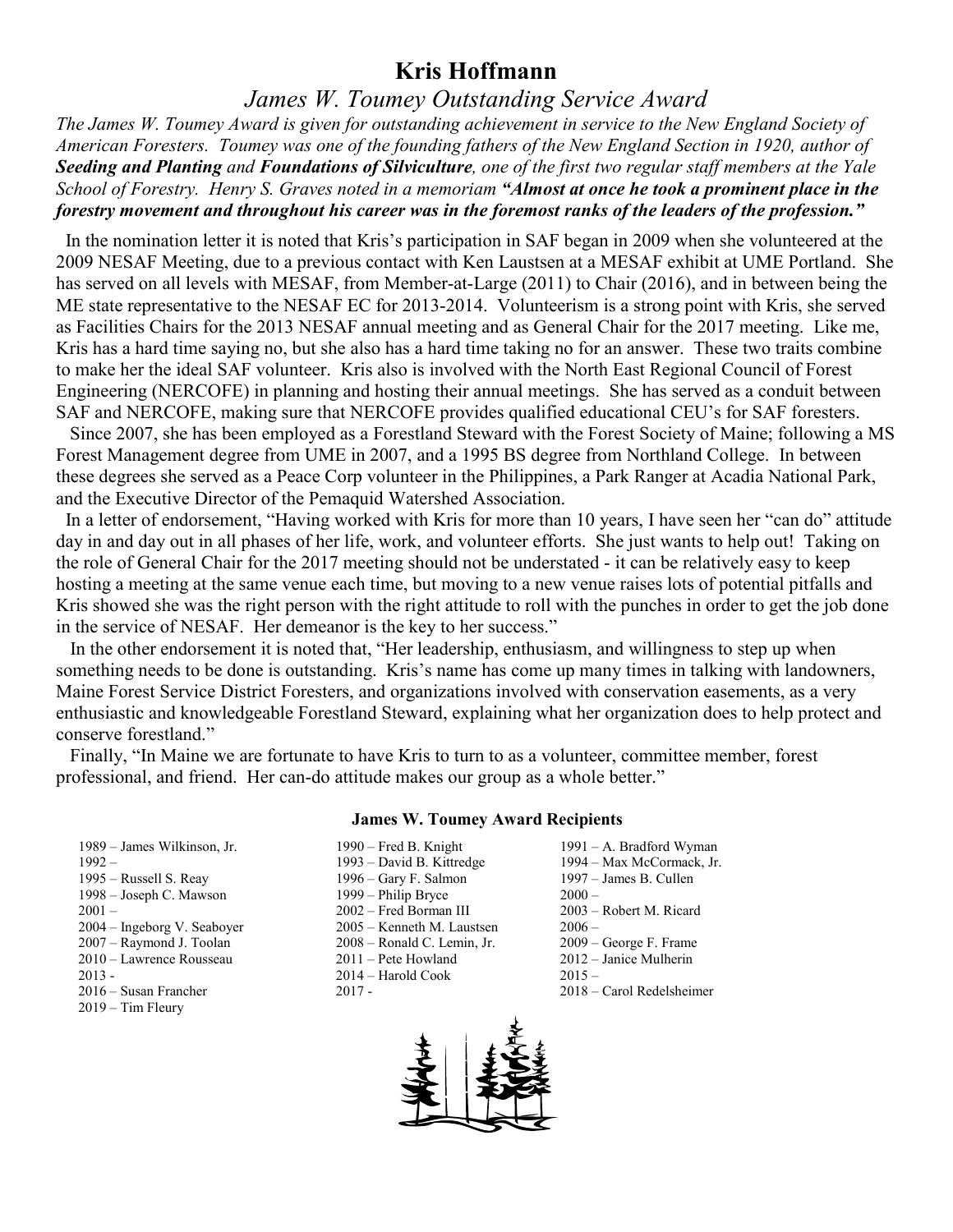## **Barrie Brusila**

## *Austin Cary Practicing Professional Award*

*The Austin Cary Award recognizes New England SAF members who have shown exceptional achievement as practicing forest managers. Austin Cary (1865–1936) graduated from Bowdoin College and introduced northern landowners to*  forest sampling, growth estimation, and simple silvicultural techniques. Cary's Woodsman's Manual, written in 1909, *continued to be used as a textbook until the 1960's.*

 In the nomination letter, "I have known Barrie for over 24 years as a consultant, colleague, educator, friend, and community member in the ME midcoast. In her many roles of forest practitioner, conservationist, advisor, teacher, and parent; Barrie consistently demonstrates unfailing commitment, thoughtfulness, compassion, and leadership that make her highly respected in all her endeavors. As a consulting forester for nearly 30 years, she has effectively served hundreds of landowner clients ranging from individual landowners, farmers, conservation groups, and municipalities with the kind of consistent, long-term forest management that is so challenging to apply to smaller ownerships over time."

 Since 1995, Barrie is a co-partner, along with her husband, in the consulting firm of Mid-Maine Forestry, which has been a Certified Resource Manager, with SCS Global Services to the Forest Stewardship Council since 1998. She has previous employment with Two Trees Forestry, Somerset County Soil and Water Conservation District as a District Forester, a Forest Technician with the Maine Forest Service, a Forester with the Forest Products Marketing and Management Association and Cooperative, Inc. of Dover Foxcroft, ME, and several positions with the USDA Forest Service in 1977-1979. Her educational background includes a 1978 BS in Forest Management from UME, and a 1983 MS degree in Forestry from UME.

 A letter of endorsement noted that, "Cary was a pioneer and trailblazer in the forestry field. In her lifetime, Barrie, too, has blazed trails and led the way in shaping our profession. Barrie is a founding member of the Forest Stewards Guild and embodies the principles of this ethically-driven organization, including humility, respect for the entire forest ecosystem, and responsibility to the forest and its future."

 A second endorsement letter noted," While her career has been extraordinarily successful as a forestry consultant, she has always maintained a balance of service to clients, ethics, and is a warm, thoughtful, dependable person that is a credit to her profession and her family."

 Finally, "She models the best kind of practitioner; one who thinks deeply, acts conscientiously, and then humbly asks; How did that go? How might I improve?"

#### **Austin Cary Award Recipients**

- $2019 -$
- 1989 Lynn Levine 1990 Stephen Orach 1991 William H. Rivers 1992 – Paul Memmer 1993 – Charles Gadzik 1994 – Don & Nina Huffer 1995 – John McNulty 1996 – Bruce Spencer 1997 – D. Jensen Bissell 1998 – Charles Moreno 1999 – Fred A. Huntress 2000 – Michael Bartlett 2001 – Anne Marie Kittredge 2002 – Joel B. Bronson 2003 – Glenn Freden 2004 – Leland H. Sanders 2005 – Anthony Filauro 2006 – Geoffrey T. Jones 2007 – George F. Ritz 2008 – Si Balch 2009 – Kevin Evans 2010 – John A. O'Brien 2011 – Carol L. Redelsheimer 2012 – Stephen C. Coleman 2013 – Ronald Klemarczyk 2014 – Douglass "Bill" Mahan 2015 – Brooks McCandlish 2016 – Tom Hahn 2017 – Kirby Ellis 2018 – Elizabeth (Betsy) Lesnikoski
-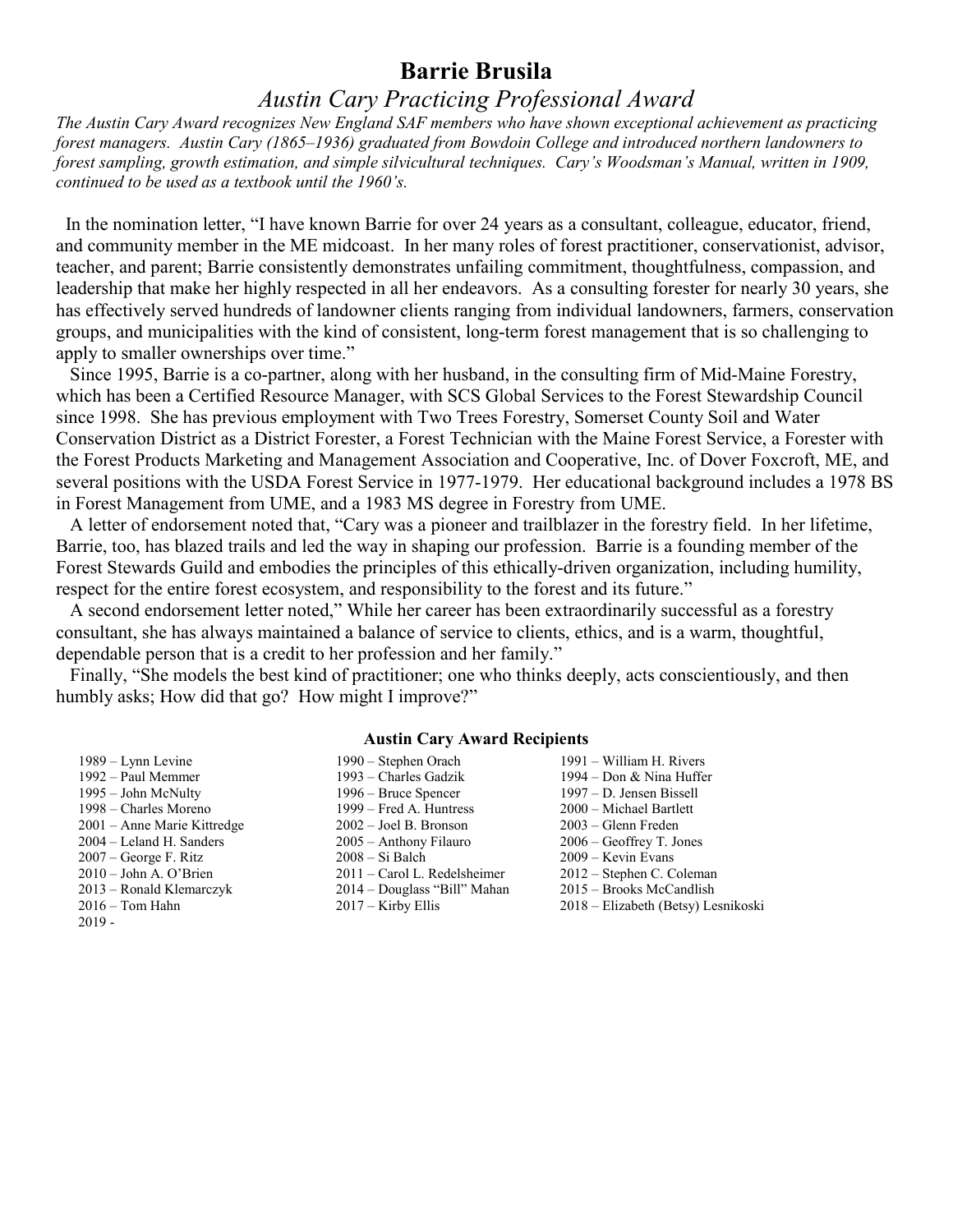### **Paul Catanzaro**

## *Ernest M. Gould Jr. Technology Transfer Award*

*The Ernest M. Gould Jr. Technology Transfer Award is given for outstanding contributions to natural resource science and management through education, extension, or youth service. Gould achieved wide acclaim for his expertise in analyzing and resolving forest resource policy issues while on the faculty of Harvard University. He was a graduate of the University of New Hampshire.*

 From the nomination letter, "Paul's contribution to technology transfer has been largely through his role as an Extension Forestry Associate Professor at UMass. In this role, Paul serves as a critical conduit of information for landowners, foresters, and other decision makers in Mass. and the greater region. This has included carrying on David Kittredge's legacy in leading the Coverts program, called Keystones in MA, establishing the Woods Forum Program to advance peer-to-peer learning opportunities for landowners, and creating and maintaining the MassWoods website and e-newsletter to disseminate education materials and opportunities."

 One endorsement, from Vermont, has this comment, "In short, even though he works in a different state, Paul has benefited me and the foresters of Vermont for a very long time through his stellar work and keen communication talents. While I am aware of Pauls' fine work as Co-Director of the Family Forest Research Center, his work as Director of the MA Keystone Project (training over 200 forest owners and community leaders in sustainable forest management, land protection, and wildlife habitat enhancement), and his role as Advisor for the UMass Student SAF Chapter – which are all powerful programs that make good on the promise of the Gould legacy – it is Paul's written work that has especially stood out to me from afar, as it has continually enhanced our practice of forestry here in Vermont.

 Following a 1996 MS in Forest Resources Management, with a specialization in Silviculture from SUNY ESF, Paul began working in 1997, as a Service Forester for the MA Dept. of Conservation and Recreation. In 2005, he moved to UMass at Amherst as a Forestry Extension Specialist, becoming an Assistant Professor in 2011, and then an Associate Professor in 2015. In 2017 and currently, he is also a Co-Director of Family Forest Research Center. In his biographical sketch, there is a notable list of 14 outreach publications, dating back to 2005, and the recent current favorite, being Catanzaro, P.F. and A.W. D'Amato. 2019. *Forest Carbon*.

 "In 15 short years with UMass Extension, Paul has increased our collective understanding of private landowner motivations and behavior. As he works with MA landowners, he field-tests new concepts and shares them with other extension practitioners. His contributions go far beyond the reach of MA," a comment in the endorsement letter from NH.

 Lastly, a MA based endorsement notes, "Paul was an early adopter of the now common mantra, keep forests as forests. He has been implementing the Estate Planning portion of DCR's Working Forest initiative since 2009. A few of his accomplishments from last year alone include; Development of a new "Protecting Your Legacy" publication, Open Space Committee Statewide Conference, Neighborhood outreach pilot project, seven landowner outreach events, development of an online Legacy Planning Tool, MassWoods.org outreach, and the Keystone 30<sup>th</sup> reunion."

#### **Ernest M. Gould Jr. Award Recipients**

| 1989 – Stephen Broderick  | 1990 – Stanley Knowles            | 1991 – Christina Petersen           |
|---------------------------|-----------------------------------|-------------------------------------|
| 1992 – William B. Leak    | 1993 – Christopher Murdock        | 1994 – Thomas J. McEvoy             |
| 1995 – Ancyl Thurston     | 1996 – Virginia Barlow            | $1997 - Donald W. Ouigley$          |
| $1998 - Phil Auger$       | 1999 – David Kittredge, Jr.       | 2000 - Elizabeth Postlewaite        |
| 2001 – Marc J. Tremblay   | $2002 - Richard Weyrick$          | $2003 -$ Karen P. Bennett           |
| $2004 - Jeffrey S. Ward$  | $2005 - Phil Auger (1998)$        | 2006 – Michael C. Snyder            |
| 2007 – Mariko Yamasaki    | $2008 -$                          | $2009 - \text{Northam (Nory) Parr}$ |
| $2010 -$ Susan M. Aygarn  | $2011$ – Christopher F. Modisette | 2012 – William H. Livingston        |
| $2013 -$                  | $2014 -$                          | $2015 - Mark Twery$                 |
| 2016 – Matthew C. Chagnon | $2017 - J$ essica Leahv           | $2018 -$ Thomas Worthley            |



2019 – Laura Kenefic



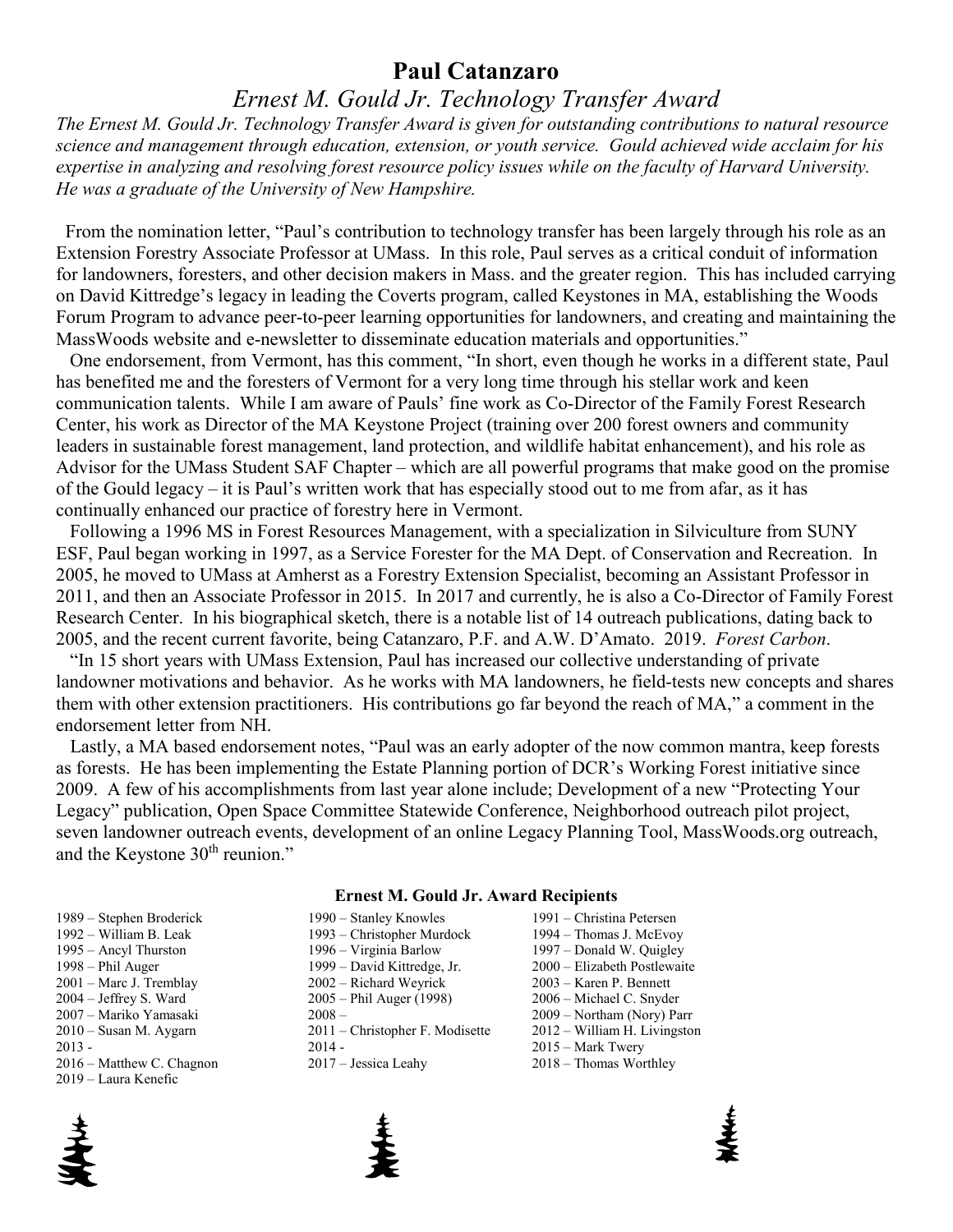#### **Amanda Mahaffey**

*Mollie H. Beattie Young Forester Leadership Award*

*The Mollie H. Beattie Young Forester Leadership Award is presented to a member of NESAF less than 40 years old who has shown leadership in a program or project benefiting the practice of forestry. Beattie was Vermont Commissioner of Forests, Parks, and Recreation, Deputy Secretary of the Agency of Natural Resources, and ultimately became Director of the U.S. Fish and Wildlife Service. Beattie was active in SAF. She co-authored Working with Your Woodland; she is remembered for her tireless devotion to conservation, integrity, and quiet courage.*

 In the letter of nomination, "Her approach to the field, with her dedication to good management, her energy, and her ability to relate to people and groups are well recognized. She sees ethics as central to professional practice, motivating her to become engaged with the subject, as seen in a session at the 2019 NESAF meeting in Burlington."

 Amanda currently serves as the Deputy Director of the Forest Stewards Guild, which builds on a previous 7 year span as the Guild's Northeast Region Director, and prior to that work as a field forester and in environmental consulting. Her educational background includes degrees from Yale and the Univ. of Southern ME, and she is a ME licensed forester. She is also known in musical circles as a choral conductor and singer, and she may well be the only Handel Messiah soloist to be deployed on a wildfire assignment in Quebec.

 The Northeastern Fire Protection Commission submitted an endorsement, noting "Amanda is a very talented forester who has been working with our Commission for the past 5 years representing the North Atlantic Fires Science Exchange. In her role, she has made great strides in bridging the gap between fire managers and fire scientists. This work included numerous workshops and field trips focused on specific aspects of forestry, to include fire history, fire impacts, forest health situations, regeneration, and environmental consequences. We had the privilege of working with Amanda to host a joint conference titled "Igniting Exchange" in Portland, ME in January, 2018. The conference was filled with outstanding speakers, had 200 attendees from 47 states and Canadian provinces. It was indeed an international conference, due in large part to her ability to network with the forest community."

 In another endorsement letter, "She is a natural leader who has advanced our conversations of ethics in the profession, the recognition of women woodland landowners (Women Owning Woodlands) and foresters, and our appreciation for the challenges and opportunities associated with maintaining fire-dependent ecosystems in the Northeast. I am appreciative of her passion for engaging and supporting forestry students and other young foresters as they navigate the profession. This includes being a critical mentor and role model for forestry students eager to move beyond historic gender barriers in the profession."

 Lastly, "She is equally at home deep in the woods arguing about which tree to mark or facilitating a discussion of adaptation in a room full of natural resource professionals. As a forester, Amanda moves adeptly through the forest, but considers carefully both the future health of the stand and how to make a sale work financially. She is equally contentious in working with her colleagues. Amanda is a clear, strategic thinker with an unwavering ethical compass. When there are difficult decisions, I can count on her to put the forest first and treat people fairly."

#### **Mollie H. Beattie Young Forester Leadership Award Recipients**

| 1989 – Charles Levesque                      | 1990 – David Kittredge, Jr.              | $1991$ – Charles Niebling |
|----------------------------------------------|------------------------------------------|---------------------------|
| 1992 – Anne Marie Loud                       | $1993 - Alan Calfee$                     | $1994$ – Carrie Tripp     |
| 1995 – Carol Redelsheimer                    | 1996 – Robert Ricard                     | 1997 - Patrick D. Hackley |
| $1998 -$                                     | 1999 – Kevin Evans                       | $2000 - Sara$ Packer      |
| $2001$ – Cynthia S. Wood                     | $2002 - Tom O'Shea$                      | $2003 - David Irvin$      |
| $2004 -$                                     | 2005 – Amanda Farrar                     | 2006 – Laura Kenefic      |
| $2007 - \text{Ben Machin}$                   | $2008 -$                                 | 2009 – Margaret Machinist |
| $2010$ – Jacob W. Metzler & Spencer R. Meyer |                                          | $2011 - Brad$ W. Simpkins |
| $2012 - Joseph (J.P.)$ Barsky                | 2013 – Jessica Leahy & William Van Doren |                           |
| $2014$ – Andrew Fast                         | 2015 – Kathryn T. Manende                | $2016 -$ Wendy Weisiger   |
| $2017$ – Anthony (Tony) D'Amato              | $2018$ – Eric Hansen                     | $2019 -$ Kyle Burdick     |
|                                              |                                          |                           |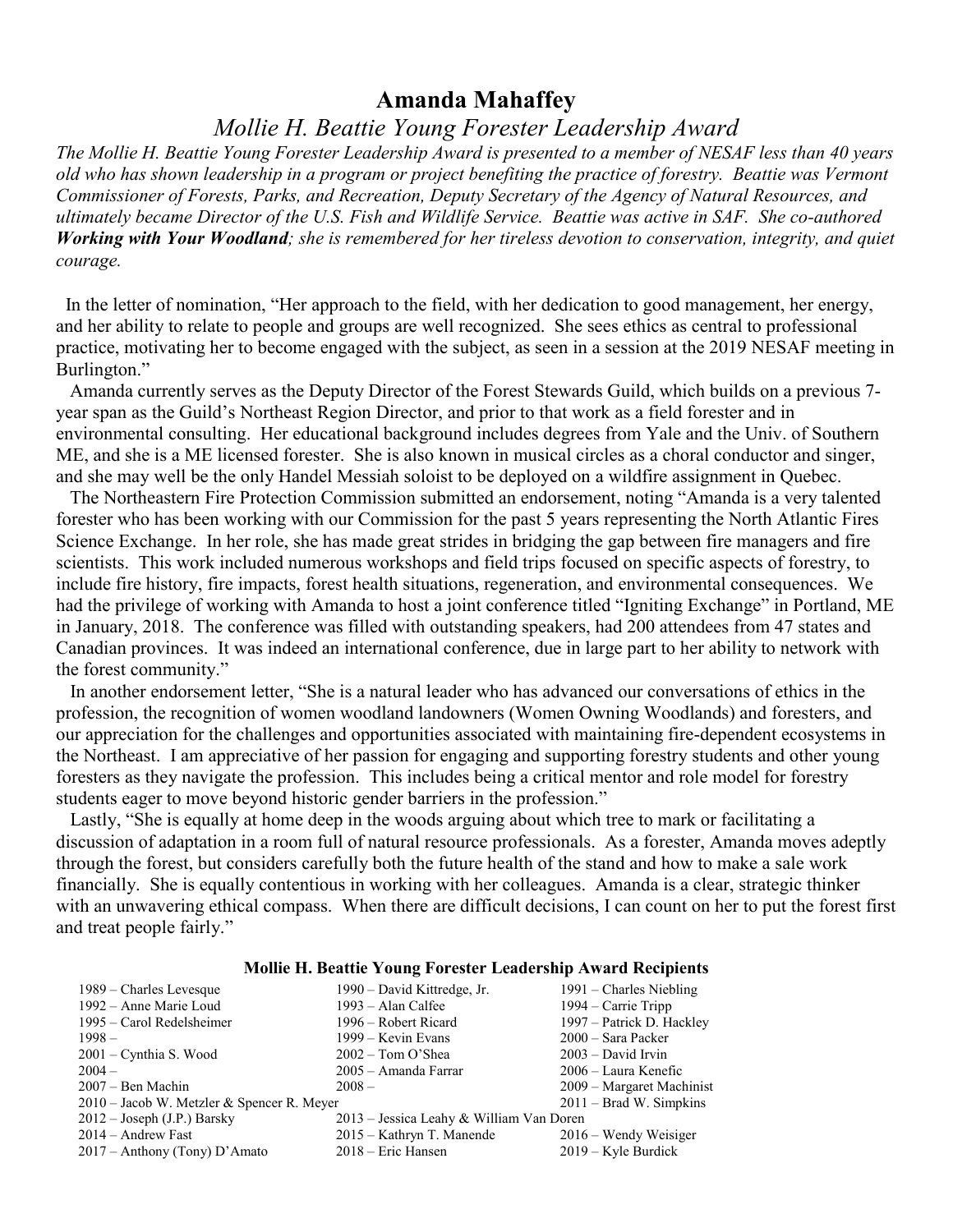# **Laura Kenefic**

## *David M. Smith Award*

*The David M. Smith award recognizes a New England SAF member engaged in research, teaching, or the field application of silviculture, whose work reflects Dave's advice that "we should observe and analyze the patterns of stand development first, and devise silvicultural treatments to fit or modify them afterwards."*

 Laura is Principal Silviculturist and Lead Scientist for the USDA Forest Service Penobscot Experimental Forest (PEF) in Bradley, ME. She began her silviculture career with Ralph Nyland, with whom she earned a MS in 1995. She came to UME in 1994 as a USDA Forest Scientist Trainee and worked on her PhD in Silviculture with Bob Seymour, completing the degree in 2000. She also believes that the research must be available so that it affects forest management as indicated by her receiving the NESAF Ernest M. Gould Technology Transfer Award in 2019. Other awards include Inspiring Women Leadership Award (2017) and Early Career Scientist Award (2005) from the USDA Forest Service, and the 2006 NESAF Mollie Beattie Young Leadership Award.

 "We have collaborated on countless research endeavors and regularly co-lead field tours for students and professionals on the PEF. From the very beginning, it was obvious that Laura was destined for greatness, and in examining her recent accomplishments, I'm virtually speechless as what an extraordinary record she has compiled, both in depth and breadth of activities and interests. In the face of adversity, she has doggedly kept the discipline of silviculture in the forefront of the Forest Service's research mission in the Northeast and Lake States, by linking its historical traditions and substance with contemporary issues of resilience in the face of ecological change. She is unquestionably one of the top research silviculturists in New England, and among the best in the US. Her devotion to remaining in the northeast as an active research silviculturist is exemplary, "as was conveyed in a letter of endorsement.

 Another endorsement letter quotes, "Clearly, her research, teaching, and field application of silviculture reflects David's advice to devise silvicultural treatments consistent with observed patterns of stand development and to share those with people who manage the forests of New England and elsewhere. At the regional and international level, Laura's collaboration with researchers and practitioners in eastern Canada also led to translating findings from research into meaningful guidelines for the managing of northern white cedar and mixedwood stands. Those publications, related conference presentations, and field trips have opened new understanding about the species and associated forest types. Through all these efforts, Laura has earned a reputation as a go-to silviculturist in the Northeast. That reputation reflects how well she has consistently drawn upon her findings and experiences to offer meaningful recommendations for enhancing silvicultural practice and brought that outreach to diverse groups and organizations."

 "Since 1994, Laura has been an important part of the Nutting Hall community on the UME campus. As a successful woman silviculturist, she has provided a role model for our undergraduate and graduate students. She has been very accessible to students, providing informal advising, professional mentorship, and research guidance. The School of Forest Resources at the University of Maine is a much better program, thanks to her being a member of our academic community."

|                          | David M. Smith Award Recipients |                          |  |
|--------------------------|---------------------------------|--------------------------|--|
| $2011 -$ William B. Leak | $2012 - Bob$ Frank              | $2013 -$                 |  |
| $2014 -$                 | 2015 – Robert S. Seymour        | 2016 – Mariko Yamasaki   |  |
| $2017 -$                 | $2018 -$ Kevin Evans            | $2019 - Mark S$ . Ashton |  |